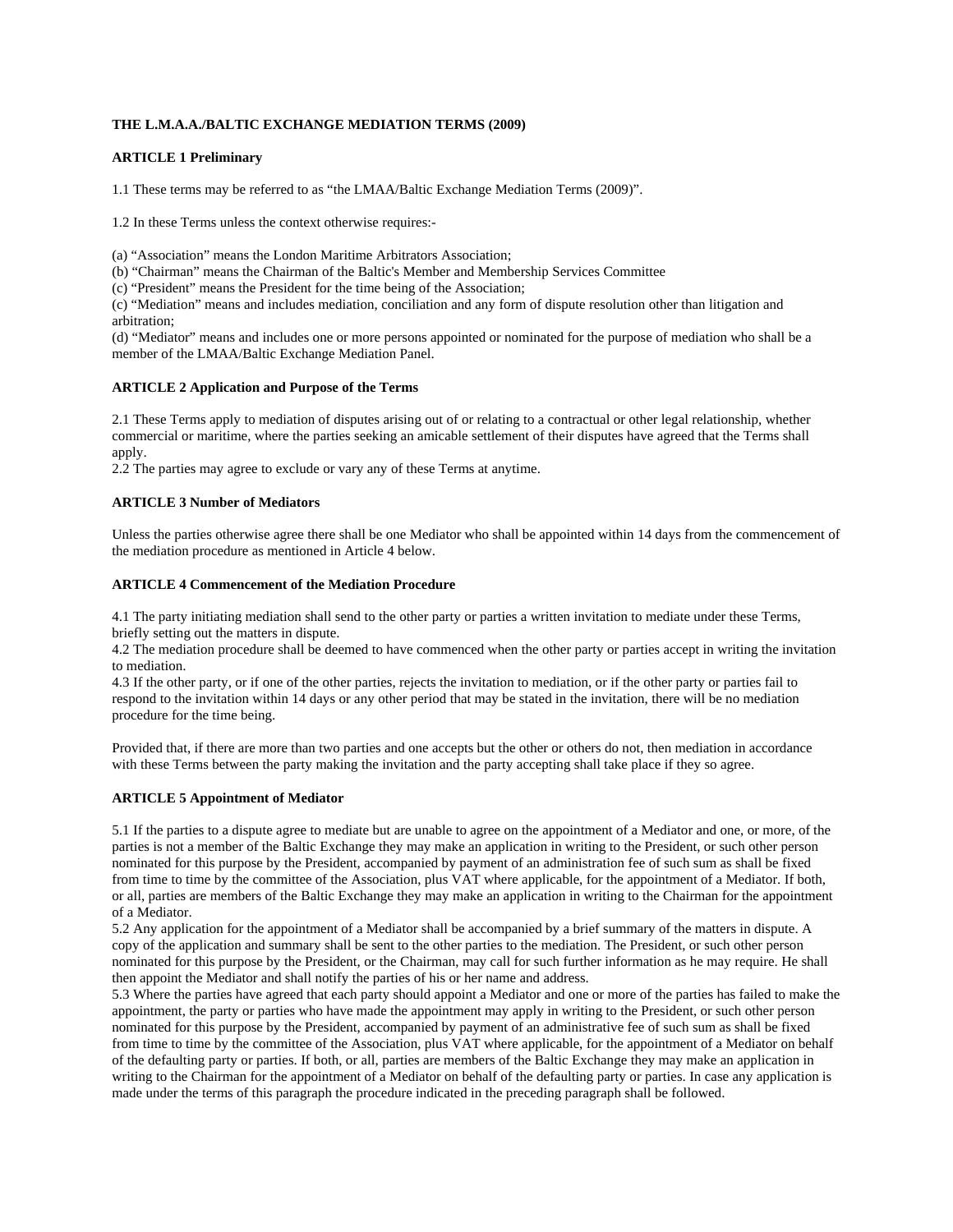5.4 None of the President, the Association, the Chairman and the Baltic Exchange or any agent or employee of any of them, shall be liable for (i) anything done or omitted to be done in the designation or appointment, or purported designation or appointment, of any Mediator unless the act or omission is shown to have been in bad faith or (ii) anything done or omitted to be done by any Mediator appointed by them in the discharge or purported discharge of his or her function as Mediator.

# **ARTICLE 6 Exchange of Information**

6.1 Each party will send to the Mediator within 14 days of his appointment, or such other period as may be agreed, copies of a concise Summary of its case in the dispute and all documents to which the Summary refers and any other documents to which it may wish to refer in the Mediation. A copy of the Summary and documents will be sent simultaneously to any other party to the Mediation.

6.2 In addition, each party may send to the Mediator and/or bring to the Mediation further documentation which it wishes to disclose in confidence to the Mediator but not the other party or parties, clearly stating that such documentation is confidential to the Mediator.

6.3 The parties shall endeavour to agree a joint summary and set of documents or, if this is not possible, the maximum number of pages for each Summary and set of documents to accompany each Summary.

# **ARTICLE 7 Duties and Powers of the Mediator**

7.1 The Mediator shall assist the parties in an independent and impartial manner in their attempt to reach an amicable settlement of their dispute. He shall be guided by the principle of objectivity, fairness and justice, giving consideration to, among other things, the rights and obligations of the parties, the usages of the trade in question and the circumstances surrounding the dispute including any previous business practices between the parties or some of them.

7.2 The Mediator shall conduct the mediation in such manner as he considers appropriate, taking into account the circumstances of the case, the amount in dispute and any wishes the parties may express, including any request that the Mediator hear oral statements, together with the need for a speedy settlement of the dispute.

7.3 The Mediator may at any time make proposals for the settlement of disputes. Such proposal may be oral or in writing and need not be accompanied by any reasons therefor.

7.4 The Mediator may invite the parties to meet with him or may communicate with them orally or in writing. He may meet or communicate with the parties together or any of them separately. Where the Mediator receives factual information concerning the dispute from a party, he may disclose the substance of that information to the other party or parties so that that other party or those other parties may have the opportunity to present any explanation which it or they may consider appropriate. However, when a party gives information to the Mediator subject to the specific condition that it be kept confidential the Mediator shall not disclose that information to any other party.

7.5 The Mediator may, with the consent of the parties, call any witness he thinks may be able to assist in the mediation.

# **ARTICLE 8 Co-operation of Parties with Mediator**

The parties will in good faith co-operate with the Mediator and in particular will endeavour to comply with requests by him to submit written materials, provide evidence and attend meetings.

# **ARTICLE 9 Settlement Agreement**

9.1 Where it appears to the Mediator that there are elements of a settlement which would be acceptable to the parties, he may formulate the terms of a possible settlement and submit them to the parties for their observations. He may reformulate the terms in the light of such observations.

9.2 If the parties reach agreement on the settlement of the dispute they shall draw up and sign a written agreement. The Mediator may draw up, or assist the parties in drawing up, the settlement agreement.

9.3 The parties, by signing the settlement agreement, put an end to the dispute and are bound by the agreement.

9.4 The Mediator may, if so requested by the parties, draw up the settlement agreement in the form of an arbitration award or, where the matter has been referred to arbitration before the commencement of the mediation, the parties may agree that the settlement agreement be drawn up in the form of an arbitration award by the arbitration tribunal already appointed.

# **ARTICLE 10 Confidentiality**

The Mediator and the parties must keep confidential all matters relating to the mediation proceedings. Confidentiality extends also to the settlement agreement (or any arbitration award made) except where its disclosure is necessary for the purposes of implementation and enforcement.

# **ARTICLE 11 Termination of Mediation Procedure**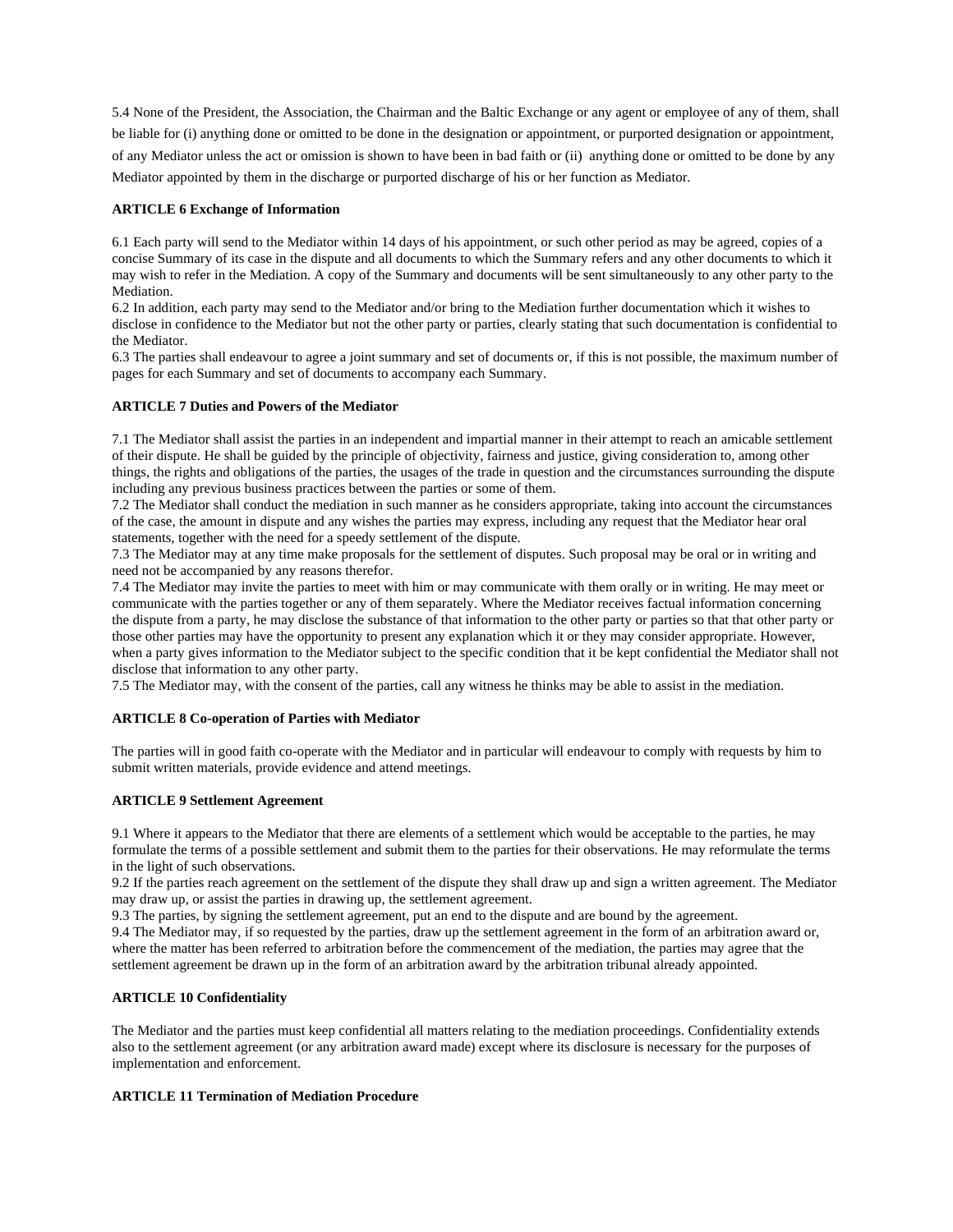11.1 The mediation procedure is terminated:-

(a) By the signing of the settlement agreement by the parties or by the signing of an arbitration award, on the date of such agreement or award;

(b) By a written declaration of the parties to the effect that further efforts in mediation are no longer justified, on the date of the declaration;

(c) By a written declaration by a party to the other party or parties to the effect that the mediation procedure is terminated, on the date of the declaration;

(d) By a written declaration of the Mediator to the effect that further efforts at mediation are no longer justified, on the date of the declaration.

# **ARTICLE 12 Resort of Arbitration or Judicial proceedings**

Where the disputes referred to mediation are the subject of any arbitration or judicial proceedings either party may advise the arbitration tribunal or Court that they have agreed to mediation. The arbitration or judicial proceedings shall however continue during the conduct of the mediation subject to any right the arbitration tribunal or Court may exercise to take the mediation timetable into account when setting any timetable in those proceedings. The mediation procedure may not interrupt time limits and either party may initiate arbitration or judicial proceedings at any time where in his opinion such proceedings are necessary for preserving his rights.

# **ARTICLE 13 Costs**

# **13.A The Mediator's costs**

13.A.1 An appointment fee shall be payable to the Mediator by each party to the mediation procedure. The appointment fee shall be £250 per party or such other sum as the Committee of the Association may from time to time decide.

13.A.2 Upon termination of the mediation procedure the Mediator shall fix the costs of the mediation and shall give written notice thereof to the parties who shall, unless otherwise ordered by the Mediator, be liable to pay the same in equal proportions. Such costs shall include the Mediator's fees, which, unless agreed beforehand, shall be reasonable in amount, having regard to the time involved, the amount in dispute and the complexity of the case, any out of pocket expenses and the expenses of any witnesses called by the Mediator with the consent of the parties.

13.A.3 If any party fails to pay the Mediator's costs or its proportion thereof within 30 days from the termination of the mediation procedure, the other party or parties shall be jointly and severally liable to indemnify the Mediator in respect of such failure.

13.A.4 The Mediator may, on his appointment or at any time or times thereafter, order the parties to pay to him a deposit on account of his costs.

#### **13.B The Parties' Costs**

13.B.1 Normally each party shall bear its own costs.

13.B.2 However, if the Mediator should be of the opinion that any party has not genuinely tried to co-operate in the mediation or has been obstructive so that the mediation procedure has been thwarted or has been made more expensive, he may order that that party shall pay all or part of the costs of any other party; and, if such costs cannot be amicably agreed, the Mediator may assess and decide the amount to be paid and a certificate signed by the Mediator shall be conclusive and binding on the parties.

#### **ARTICLE 14 Role of the Mediator in other proceedings**

The parties and the Mediator undertake that the Mediator shall not act as arbitrator, witness, lawyer, adviser or representative of any party in arbitration or judicial proceedings in respect of the dispute that is the subject of the mediation procedure.

#### **ARTICLE 15 Admissibility of evidence in other proceedings**

15.1 Unless all parties to the mediation procedure otherwise agree, the parties undertake not to reveal, introduce or rely on the following as evidence in any arbitration or judicial proceedings, whether or not those proceedings relate to the dispute that is the subject of the mediation procedure:-

(a) Views expressed or proposals made by any party with a view to possible settlement of the dispute;

(b) Admissions made by the party in the course of the mediation procedure;

(c) Proposals made by the Mediator;

(d) The fact that a party has indicated its willingness to accept a proposal to settle made by the Mediator.

15.2 The parties further undertake, unless all other parties otherwise agree, not to refer to or rely on any documents which might have been disclosed during the mediation procedure, whether voluntarily or at the request of the Mediator or other party but which would otherwise have been privileged and to return all such documents and copies thereof to the